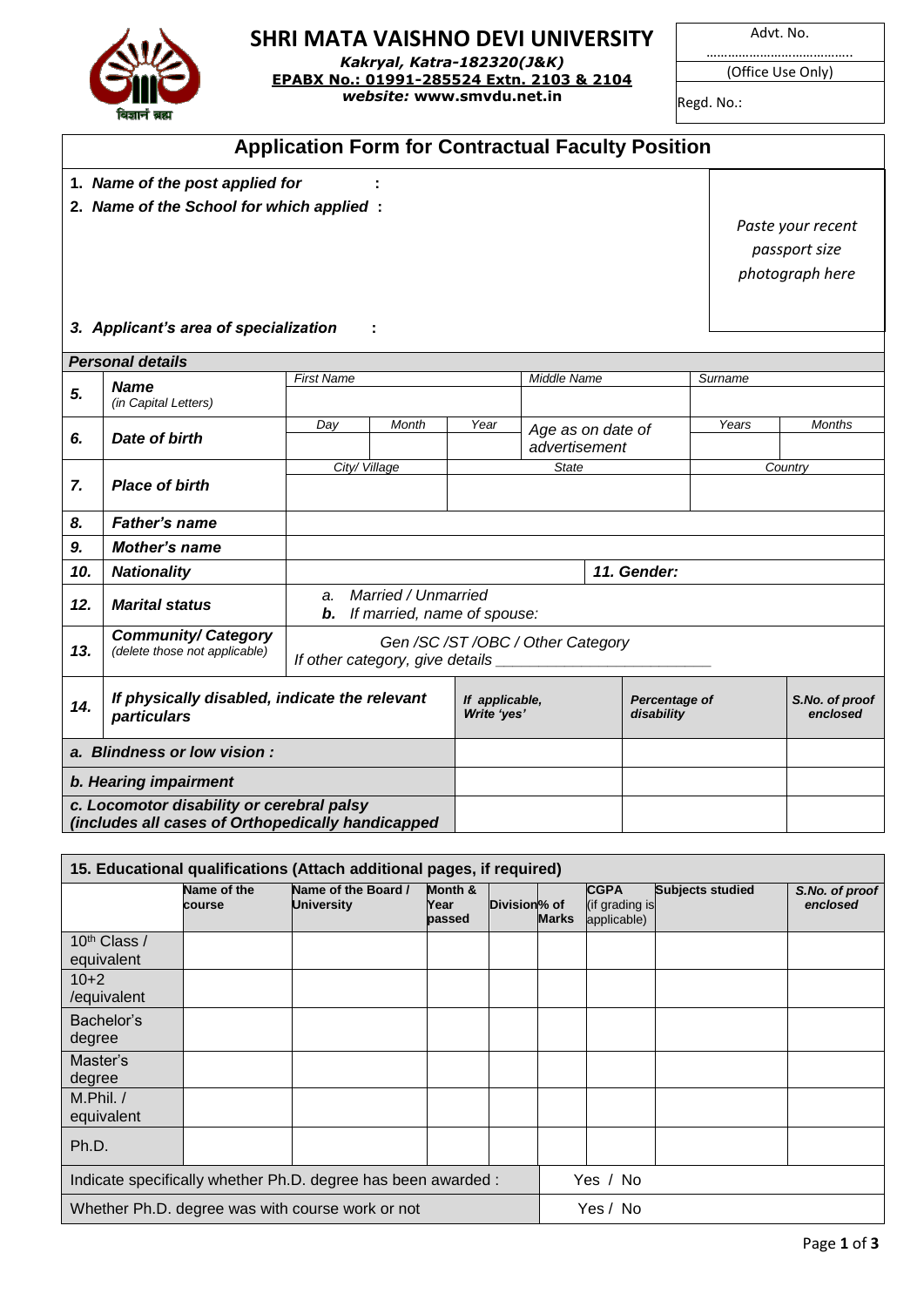| Date of Admission to Ph.D. program: |                |                |  |      |                 |  |  |
|-------------------------------------|----------------|----------------|--|------|-----------------|--|--|
| Date of award of Ph.D. Degree:      |                |                |  |      |                 |  |  |
| NET/SLET/SET for                    | <b>Subject</b> | <b>Roll No</b> |  | Year | <b>Position</b> |  |  |
| lectureship, if any                 |                |                |  |      |                 |  |  |
| <b>GATE Exam passed</b>             |                |                |  |      |                 |  |  |

| 16. Chronological list of experience (including current position/employment) |                      |                                |                     |                             |                                                                |                  |                            |  |  |
|------------------------------------------------------------------------------|----------------------|--------------------------------|---------------------|-----------------------------|----------------------------------------------------------------|------------------|----------------------------|--|--|
| <b>Designation</b>                                                           | Pay Band<br>with AGP | Name & address<br>of employers |                     | <b>Period of Experience</b> |                                                                | Nature of work / | S.No. of proof<br>enclosed |  |  |
|                                                                              |                      |                                | <b>From</b><br>date | To<br>date                  | No. of<br>years/<br>months<br>(As on date of<br>advertisement) | duties           |                            |  |  |
|                                                                              |                      |                                |                     |                             |                                                                |                  |                            |  |  |
|                                                                              |                      |                                |                     |                             |                                                                |                  |                            |  |  |
|                                                                              |                      |                                |                     |                             |                                                                |                  |                            |  |  |
|                                                                              |                      |                                |                     |                             |                                                                |                  |                            |  |  |

| 17. Publications (Mention here only numbers. The details and copies of the reprints be appended, without which the<br>information will be considered incomplete)<br><b>Research Papers in Journals</b> |                                                                                                                                                                                                                              |  |  |  |  |  |  |  |  |  |
|--------------------------------------------------------------------------------------------------------------------------------------------------------------------------------------------------------|------------------------------------------------------------------------------------------------------------------------------------------------------------------------------------------------------------------------------|--|--|--|--|--|--|--|--|--|
| S No                                                                                                                                                                                                   | Title of the<br>Whether<br>Journal's Name & Place<br><b>Publication</b><br>Vol./ Page<br><b>Authors</b><br>Impact<br><b>SCI/SCIE/SCOPU</b><br>No/Year<br>of Publication<br><b>Factor</b><br>& ISSN<br>Paper<br>S/WoS indexed |  |  |  |  |  |  |  |  |  |
|                                                                                                                                                                                                        |                                                                                                                                                                                                                              |  |  |  |  |  |  |  |  |  |
|                                                                                                                                                                                                        |                                                                                                                                                                                                                              |  |  |  |  |  |  |  |  |  |

| <b>18. Present Position</b>                         |  |                                                   |                                               |                           |                                              |                                          |                               |  |  |
|-----------------------------------------------------|--|---------------------------------------------------|-----------------------------------------------|---------------------------|----------------------------------------------|------------------------------------------|-------------------------------|--|--|
| <b>Designation</b>                                  |  | Name of the<br>University /<br><b>Institution</b> | <b>Basic Pay</b><br>(Rs.)                     | <b>Pay Scale</b><br>(Rs.) | Gross Pay /<br>Total<br>Salary p.m.<br>(Rs.) | <b>Increment</b><br>date<br>(Date/Month) | S.No. of<br>proof<br>enclosed |  |  |
|                                                     |  |                                                   |                                               |                           |                                              |                                          |                               |  |  |
| 19. Candidate's Name & Address for correspondence : |  |                                                   |                                               |                           |                                              |                                          |                               |  |  |
| <b>Permanent address</b><br><b>Mailing address</b>  |  |                                                   |                                               |                           |                                              |                                          |                               |  |  |
| <b>Name</b>                                         |  |                                                   |                                               |                           |                                              |                                          |                               |  |  |
| <b>Complete Address</b><br>with pin code            |  |                                                   |                                               |                           |                                              |                                          |                               |  |  |
| Email:                                              |  | Phone No.                                         | <b>Mobile No.</b><br>(Landline with STD code) |                           | Fax No.                                      |                                          |                               |  |  |
|                                                     |  |                                                   |                                               |                           |                                              |                                          |                               |  |  |